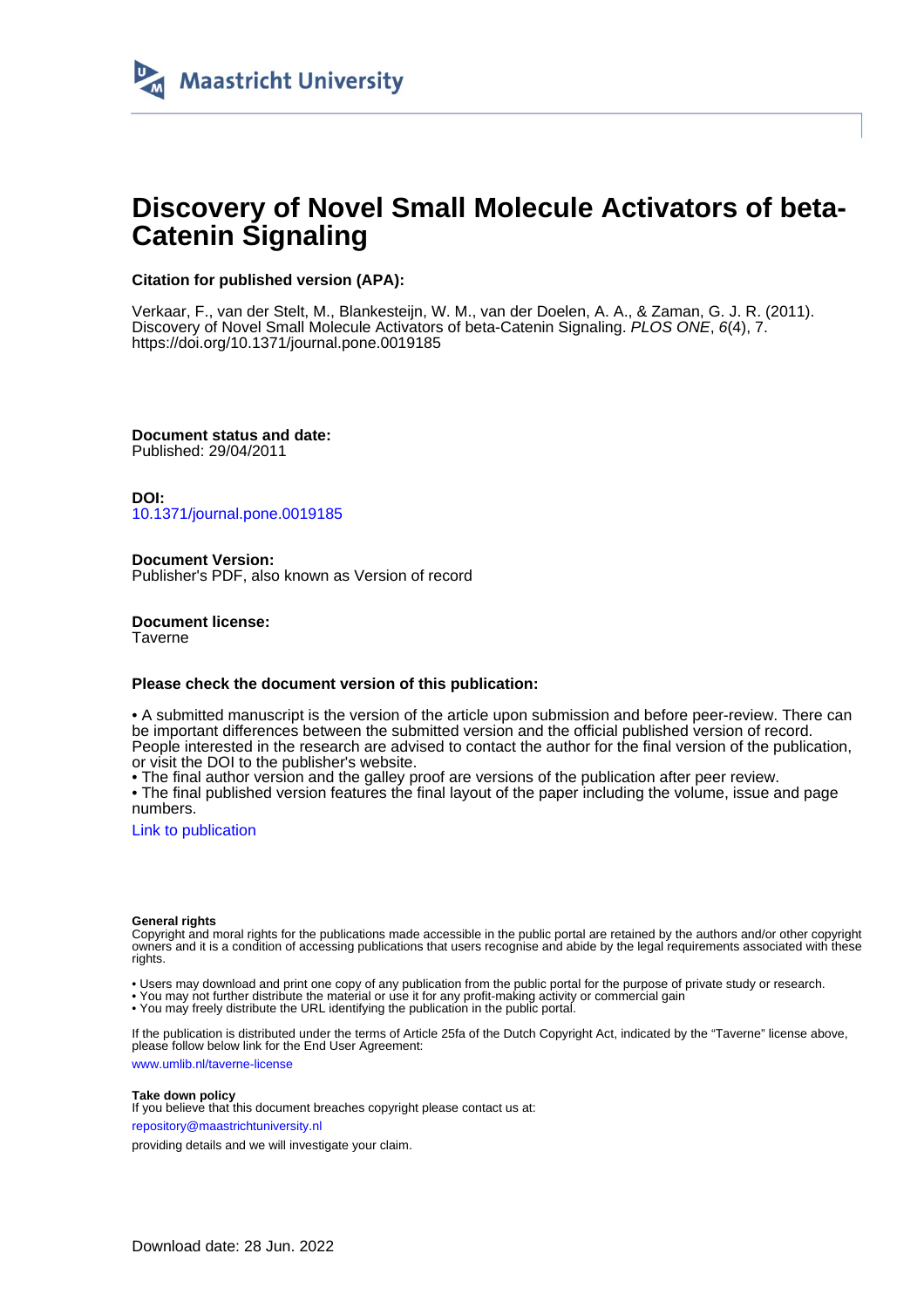# Discovery of Novel Small Molecule Activators of b-Catenin Signaling

# Folkert Verkaar<sup>1,2</sup>, Mario van der Stelt<sup>3</sup>, W. Matthijs Blankesteijn<sup>2</sup>, Antoon A. van der Doelen<sup>1</sup>, Guido J. R.  $\mathsf{Zaman}^{1*}$

1 Department of Molecular Pharmacology, Merck Research Laboratories, Oss, The Netherlands, 2Department of Pharmacology and Toxicology, Maastricht University, Maastricht, The Netherlands, 3 Department of Medicinal Chemistry, Merck Research Laboratories, Oss, The Netherlands

# Abstract

Wnt/ $\beta$ -catenin signaling plays a major role in embryonic development and adult stem cell maintenance. Reduced activation of the Wnt/b-catenin pathway underlies neurodegenerative disorders and aberrations in bone formation. Screening of a small molecule compound library with a  $\beta$ -galactosidase fragment complementation assay measuring  $\beta$ -catenin nuclear entry revealed bona fide activators of  $\beta$ -catenin signaling. The compounds stabilized cytoplasmic  $\beta$ -catenin and activated  $\beta$ catenin-dependent reporter gene activity. Although the mechanism through which the compounds activate  $\beta$ -catenin signaling has yet to be determined, several key regulators of Wnt/ß-catenin signaling, including glycogen synthase kinase 3 and Frizzled receptors, were excluded as the molecular target. The compounds displayed remarkable selectivity, as they only induced b-catenin signaling in a human osteosarcoma U2OS cell line and not in a variety of other cell lines examined. Our data indicate that differences in cellular Wnt/b-catenin signaling machinery can be exploited to identify cell typespecific activators of Wnt/ß-catenin signaling.

Citation: Verkaar F, van der Stelt M, Blankesteijn WM, van der Doelen AA, Zaman GJR (2011) Discovery of Novel Small Molecule Activators of ß-Catenin Signaling. PLoS ONE 6(4): e19185. doi:10.1371/journal.pone.0019185

Editor: Cara Gottardi, Northwestern University Feinberg School of Medicine, United States of America

Received December 10, 2010; Accepted March 22, 2011; Published April 29, 2011

Copyright: © 2011 Verkaar et al. This is an open-access article distributed under the terms of the Creative Commons Attribution License, which permits unrestricted use, distribution, and reproduction in any medium, provided the original author and source are credited.

Funding: The work was supported by the Dutch government BSIK grant 03033 (to FV and WMB) (http://www.senternovem.nl/bsik) and carried out at Merck Research Laboratories in Oss, The Netherlands. The funders had no role in study design, data collection and analysis, decision to publish, or preparation of the manuscript.

Competing Interests: GZ, MS and AD are employees of Merck Sharp & Dohme. FV is an employee of the University of Maastricht. All work was carried out at Merck Research Laboratories in Oss, The Netherlands. The authors confirm that this does not alter their adherence to all the PLoS ONE policies on sharing data and materials, as detailed online in the guide for authors.

\* E-mail: guido.zaman@spcorp.com

# Introduction

Wnt/β-catenin signaling orchestrates embryogenesis and adult stem cell maintenance in mammals [1]. It is initiated when Wnt ligands bind to seven transmembrane receptors of the Frizzled family and to representatives of the single-pass low-density lipoprotein receptor-related protein family (LRP5 or -6) [2,3,4]. Wnt, Frizzled and LRP5/6 form a ternary complex that initiates a cascade of molecular interactions that ultimately leads to the cytoplasmic stabilization of the transcriptional modulator bcatenin. b-Catenin subsequently enters the nucleus where it interacts with T cell factor/Lymphoid enhancer factor (TCF/LEF) and influences the transcription of  $\beta$ -catenin-dependent genes [5]. In non-stimulated cells,  $\beta$ -catenin protein stability is compromised by the glycogen synthase kinase 3 (GSK3)-mediated phosphorylation of b-catenin on several conserved N-terminal residues. These phosphorylations serve as cues for proteasomal degradation of  $\beta$ -catenin. As a result, quiescent cells typically contain low levels of cytoplasmic and nuclear  $\beta$ -catenin.

Aberrations in Wnt/ $\beta$ -catenin signaling activity are associated with several malignancies [6]. For example, mutations that lead to increased b-catenin stability are observed in the large majority of colon cancers [6], and drug discovery efforts have mainly focused on identifying inhibitors for the  $\beta$ -catenin pathway [7]. The potential medical application of activators of  $\beta$ -catenin signaling has been largely overlooked, despite evidence that reduced

b-catenin signaling underlies neurodegenerative disorders and aberrations in bone formation [8,9]. We have previously described a cell-based assay that measures the nuclear translocation of  $\beta$ catenin using enzyme fragment complementation (EFC) [10]. In this assay, complementation occurs between a peptide fragment of  $\beta$ -galactosidase (called  $\alpha$ -peptide) that is genetically fused to  $\beta$ catenin and a nuclear-resident complementary enzyme fragment (termed  $\Delta \alpha$ -Nuc). By applying this assay to screening of a low molecular weight compound library, we have identified novel activators of  $\beta$ -catenin signaling.

# Results

We tested 2300 drug-like compounds with activity towards G protein-coupled receptors (GPCR) or kinases for their ability to activate Wnt/ $\beta$ -catenin signaling in a human osteosarcoma U2OS cell line (termed U2OS-EFC) genetically engineered to couple nuclear entry of  $\beta$ -catenin to increases in  $\beta$ -galactosidase complementation [10] and found three hits. One of these was sotrastaurin (AEB-071), an anti-inflammatory drug that was found to inhibit GSK3 [10]. The other two hits, denoted Cpd1 and Cpd2 (Figure 1A), did not inhibit GSK3 or any other kinase in a panel of more than 200 kinases tested at 10  $\mu$ M in biochemical assays (performed at Millipore; data not shown). Cpd 1 and 2 (Figure 1B) have been described previously as cannabinoid CB2 receptor agonists in a patent application (WO2010/063666) [11].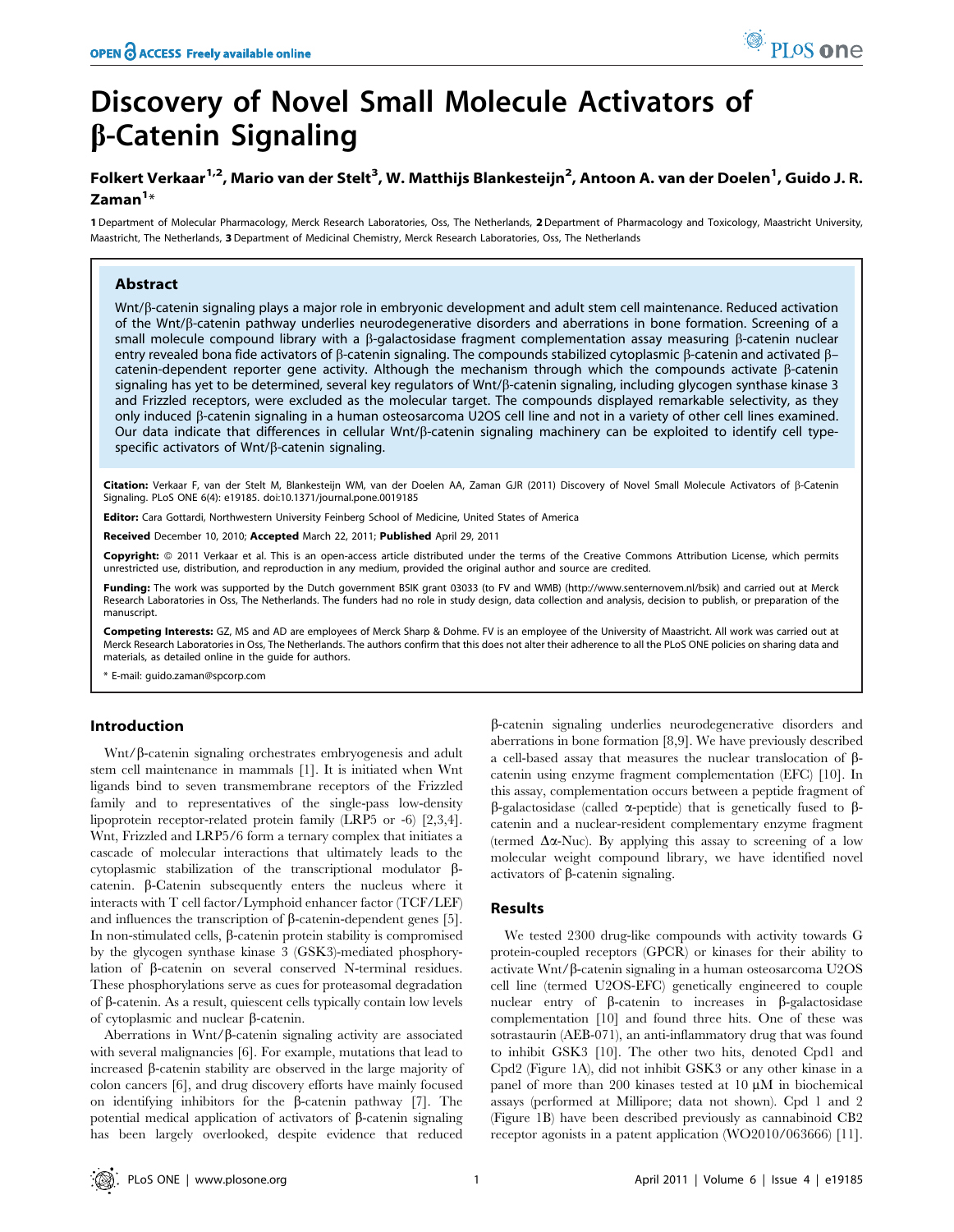

Figure 1. Cpd1 and Cpd2 activate Wnt/ß-catenin signaling in U2OS-EFC cells. (A) U2OS-EFC cells were treated with vehicle, 12 nM rmWnt-3a or increasing concentrations of Cpd1, Cpd2 and CP-55940 for 3 hrs, followed by measurement of b-galactosidase activity. (B) Structures of Cpd1 and Cpd2. (C) U2OS-EFC cells transiently transfected with SuperTOPflash (white bars) or SuperFOPflash (black bars) reporter gene construct were incubated with vehicle, 12 nM rmWnt-3a, 30 mM lithium chloride (LiCl) or 10 μM Cpd1, Cpd2 or CP-55940 for 5 hrs before measurement of luciferase activity. (D) U2OS-EFC cells were treated with vehicle, 12 nM rmWnt-3a, 30 mM LiCl, 20 µM MG132 or 10 µM sotrastaurin, Cpd1, Cpd2 or CP-55940 for 3 hrs. Cytoplasmic protein fractions were isolated and subjected to western blotting for  $\beta$ -catenin and  $\beta$ -actin. (E) U2OS-EFC cells were treated with vehicle, 12 nM rmWnt-3a or 10 µM Cpd1 for 8 hrs before analysis of axin2 mRNA levels relative to the expression of the housekeeping gene TATA box-binding protein (TAFII) by means of qPCR. Asterisks (\*) represent statistically significant differences (P<0.05). doi:10.1371/journal.pone.0019185.g001

To investigate whether the cannabinoid CB2 receptor was involved in the activation of  $Wnt/\beta$ -catenin signaling, reference cannabinoid CB1/2 agonists CP-55940, WIN55,212-2, and several structural analogs of Cpd1 and Cpd2 were tested in the assay. However, none of these potent cannabinoid CB2 agonists exerted any significant effect (Figure 1A), indicating that the effect was compound specific and activation of the cannabinoid CB2 receptors was not the mechanism through which Cpd1 and Cpd2 increased  $\beta$ –galactosidase activity in the assay.

At a 10  $\mu$ M concentration, both Cpd1 and Cpd2 induced transcription of a transiently transfected SuperTOPflash reporter gene in U2OS-EFC cells (Figure 1C). We observed micromolar potencies for both compounds (data not shown), similar to those observed in the EFC assay (Figure 1A). As controls, we treated these cells with 12 nM recombinant mouse Wnt-3a (rmWnt-3a) and 30 mM lithium chloride (LiCl) (Figure 1C). Wnt-3a is a naturally occurring Wnt ligand that activates  $Wnt/\beta$ -catenin signaling in several contexts [12,13]. LiCl and MG132 (see below) inhibit GSK3 and the proteasome, respectively. Treating cells with these agents causes b-catenin stabilization and subsequent activation of Wnt/ $\beta$ -catenin signaling [10]. Cpd1 and Cpd2 did not induce transcription of a mutant luciferase reporter gene construct containing b-catenin-responsive elements that do not bind TCF (SuperFOPflash; Figure 1C), demonstrating selectivity of the response. We subsequently studied the cytoplasmic accumulation of  $\beta$ -catenin in U2OS-EFC cells following a three hour treatment with rmWnt-3a, LiCl, sotrastaurin and MG132. As predicted, these treatments resulted in an increase in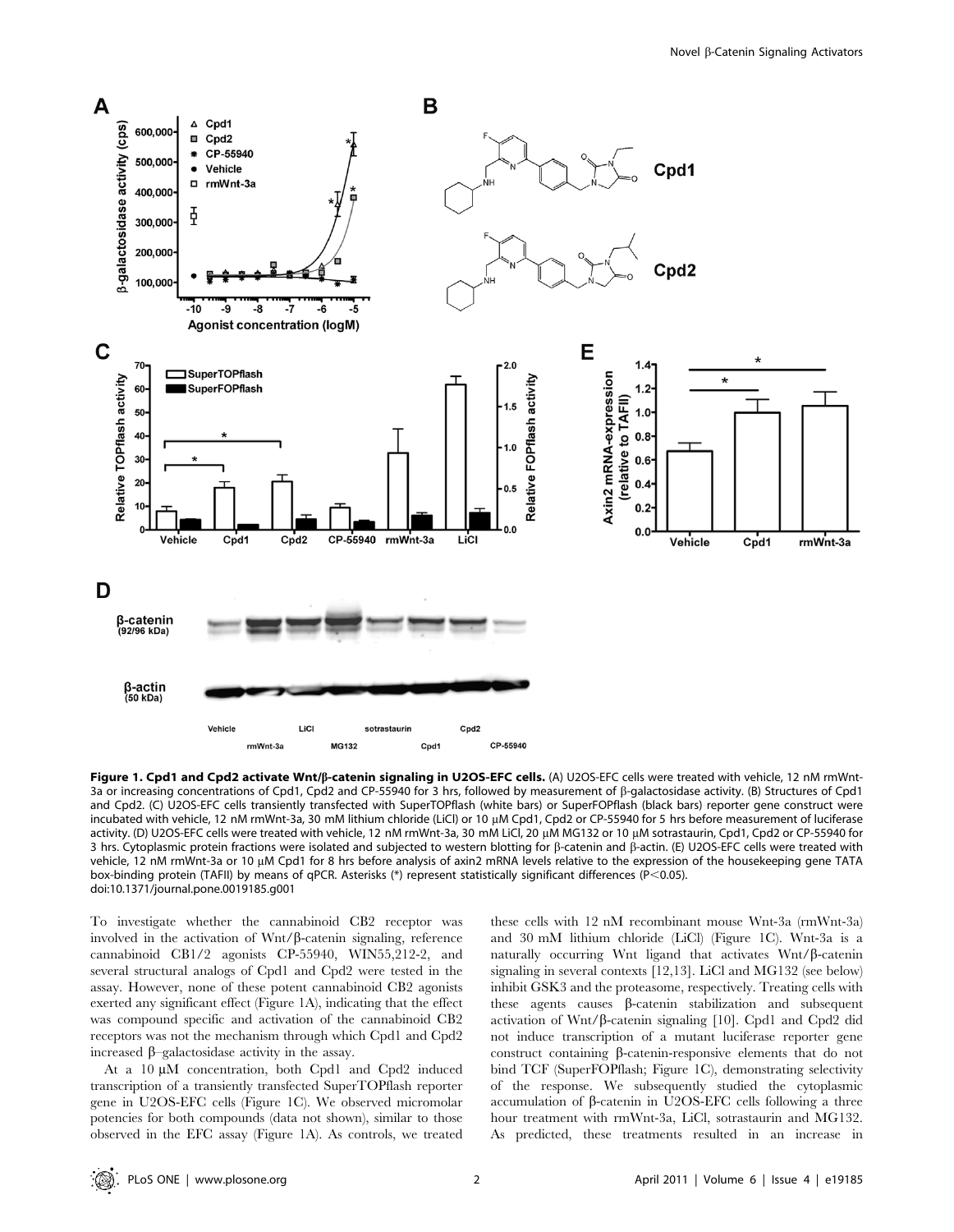cytoplasmic levels of both non-modified  $(92 \text{ kDa})$  and  $\alpha$ -peptidetagged  $(96 \text{ kDa})$   $\beta$ -catenin, as assessed by Western blotting (Figure 1D). Cpd1 and Cpd2 also stabilized cytoplasmic  $\beta$ -catenin, whereas CP-55940 did not (Figure 1D). Finally, qPCR analysis showed that the mRNA levels of the  $\beta$ -catenin-responsive gene axin2 [14,15] were up-regulated by treatment with Cpd1 in U2OS-EFC cells (Figure 1E) and in U2OS- $\Delta \alpha$ -Nuc cells (Figure S1), which are the parental cells of U2OS-EFC cells.

Because Frizzleds are structurally related to GPCRs, we investigated whether Cpd1 and Cpd2 are capable of activating Frizzleds. To assess this, we used recombinant human Dickkopf-1 (rhDkk-1) protein, which recruits LRP5/6 to the membrane protein Kremen, leading to internalization of LRP5/6 [16,17]. This causes cells to become unresponsive to Wnts. We confirmed desensitization by incubating U2OS-EFC cells with increasing concentrations of rhDkk-1 in the presence of 10 nM rmWnt-3a. As can be seen in Figure 2A, rhDkk-1 dose-dependently decreased  $\beta$ -catenin signaling induced by rmWnt-3a. However, 2  $\mu$ g/ml rhDkk-1 did not reduce  $\beta$ -galactosidase activity induced by Cpd1 or Cpd2, whereas it reduced rmWnt-3a-induced signaling to background levels (Figure 2B). Furthermore, Cpd1 and Cpd2 did not induce phosphorylation of LRP6 at Ser1490 (Figure 2C), an early event during Wnt/ $\beta$ -catenin pathway activation [18,19]. This suggests that both compounds interact with  $Wnt/\beta$ -catenin signaling at a level between LRP5/6 receptor activation and cytoplasmic accumulation of  $\beta$ -catenin.

Although biochemical profiling indicated that Cpd1 or Cpd2 did not act through inhibition of GSK3 or any other protein kinase, the possibility that the compounds inhibit GSK3 activity by

inducing phosphorylation of an N-terminal serine residue (Ser21 in  $GSK3\alpha$  and Ser9 in  $GSK3\beta$  can only be verified in cells. Phosphorylation of  $GSK3\beta$  at Ser9 is catalyzed by protein kinase B (PKB)/Akt, when cells are stimulated with insulin or plateletderived growth factor (PDGF) [20]. To investigate whether Cpd1 and Cpd2 could induce  $GSK3\beta$  phosphorylation at Ser9, U2OS-EFC cells were treated for 30 min with 100 nM insulin, 100 ng/ ml PDGF, or 10  $\mu$ M Cpd1 or Cpd2. As is apparent from Figure 3, insulin and PDGF induced a marked increase in the phosphorylation of PKB/Akt at Ser473 and of GSK3b at Ser9. However, Cpd1 and Cpd2 did not induce PKB/Akt or GSK3B phosphorylation (Figure 3). These results suggest that Cpd1 and Cpd2 do not affect GSK3 function. Thus, our data demonstrate that Cpd1 and Cpd2 activate Wnt/ $\beta$ -catenin signaling upstream of  $\beta$ -catenin stabilization and downstream of LRP5/6 phosphorylation (Figure S2).

696 structural analogs of Cpd1 and Cpd2 were selected from the Merck research Laboratories compound library and tested in the  $\beta$ -catenin EFC assay. 18 compounds were found to increase  $\beta$ galactosidase activity at  $10 \mu M$  and two compounds (Cpd4 and 5 in Figure S3) were even more efficacious than Cpd1. There was no apparent correlation between biophysical parameters, such as solubility or lipophylicity, and activity in the  $\beta$ -catenin EFC assay (data not shown), indicating that the activity in the assay was through interaction with a specific target. We have attempted to identify the target by profiling Cpd1 against 80 GPCR-, transporter- and ion channel targets (performed at Cerep, Paris, France) and 21 human phosphatases (performed at Millipore), but these screens did not reveal any specific interactions that could



Figure 2. Cpd1 and Cpd2 do not activate Frizzleds. (A) U2OS-EFC cells were treated with vehicle or 10 nM rmWnt-3a in the absence or presence of increasing concentrations of rhDkk-1 for 3 hrs, followed by measurement of b-galactosidase activity. (B) U2OS-EFC cells were stimulated with 10 nM rmWnt-3a, 30 mM LiCl, 20 µM MG132 or 10 µM sotrastaurin, Cpd1 and Cpd2 in the presence of absence of 48 nM rhDkk-1 for 3 hrs, after which β-galactosidase activities were measured. (C) U2OS-EFC cells were treated with vehicle, 12 nM rmWnt-3a, 30 mM LiCl or 10 μM Cpd1, Cpd2, Win55,512-2 and CP-55940 for 1 hr, followed by cell lysis and western blotting for b-actin, total LRP6 and LRP6 phosphorylated at Ser1490. Asterisks (\*) represent statistically significant differences ( $P$ <0.05). doi:10.1371/journal.pone.0019185.g002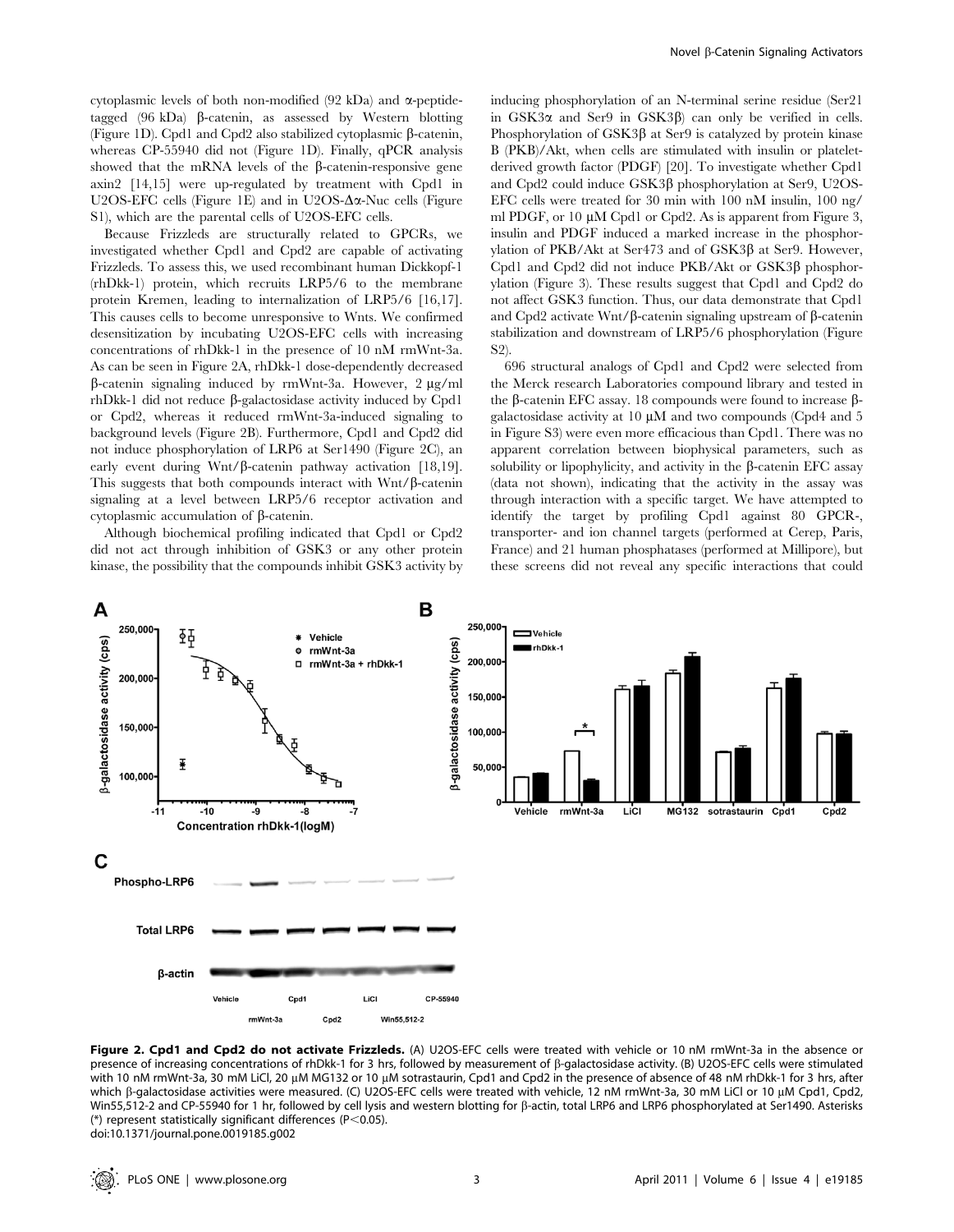

Figure 3. Cpd1 and Cpd2 do not cause activation of Akt/PKB signaling in U2OS-EFC cells. U2OS-EFC cells were stimulated with vehicle, 100 nM insulin, 100 ng/ml platelet-derived growth factor (PDGF), 12 nM rmWnt-3a, 30 mM LiCl or 10 µM Cpd1, Cpd2 and CP-55940 for 30 min, followed by cell lysis. Akt/protein kinase B (PKB) and glycogen synthase kinase 3b (GSK3b) phosphorylations at Ser473 and Ser9, respectively, were analyzed by western blotting.

doi:10.1371/journal.pone.0019185.g003

account for the activating effect of Cpd1 on  $\beta$ -catenin signaling in our cell-based assays.

We extended our analysis of Cpd1/2 to different cell lines by transient transfection of superTOPflash reporter gene construct, followed by treatment with compound. As expected, U2OS- $\Delta \alpha$ -Nuc cells responded to Cpd1 and Cpd2 with a marked increase in reporter gene activity (Figure 4A). In contrast, the superTOPflash reporter was not activated in human embryonic kidney (HEK293T) cells, cervical cancer (HeLa) cells or Chinese hamster ovary (CHO-K1) cells after Cpd1/2 treatment (Figure 4B, Figure S4A,B). Consistent with these findings, cytoplasmic  $\beta$ -catenin levels of HEK293T cells were not increased by treatment with 10 mM Cpd1 or Cpd2 (Figure 4C). Notably, Cpd1 and Cpd2 did not activate reporter gene activity in another human osteosarcoma cell line (Saos2), or in a rat osteosarcoma (UMR106) cell line (Figure S4C,D). Most strikingly, the compounds were inactive in a U2OS cell batch directly obtained from the American Type Culture Collection (ATCC; Figure S4E). We confirmed that the U2OS-EFC cells shared a common ancestry with the U2OS cells from ATCC by microsatellite analysis, although the analysis indicated that genetic drift had occurred (performed at Bioreliance, Glasgow, UK; data not shown).

Despite the absence of  $\beta$ -catenin activation in any cell line other than U2OS-EFC cells and U2OS- $\Delta \alpha$ -Nuc cells, our data do not suggest that activation of  $\beta$ -galactosidase activity by Cpd1 and Cpd2 is an assay artifact. Firstly, other parameters of  $Wnt/\beta$ catenin signaling, such as  $\beta$ -catenin-dependent reporter genes and Western blotting of cytoplasmic  $\beta$ -catenin levels also imply activation of Wnt/ $\beta$ -catenin signaling in these cells (Figure 1C– E, Figure 4A). As an additional control experiment, we transfected U2OS- $\Delta \alpha$ -Nuc cells with luciferase reporter genes sensitive to cAMP (CREB),  $Ca^{2+}$  (NFAT) and glucocorticoid hormone receptor (GR) signaling. None of these reporter genes was activated by Cpd1, whereas SuperTOPflash reporter gene activity was dose-dependently induced by Cpd1 treatment (Figure S5A– D). Furthermore, HEK293 cells engineered to complement βgalactosidase in response to rmWnt-3a (HEK293-EFC cells) did not activate  $\beta$ -catenin signaling when treated with Cpd1 or Cpd2 (Figure 4D). In addition, Cpd1 did not induce  $\beta$ -galactosidase activity in a cellular EFC assay for the recruitment of the scaffolding protein  $\beta$ -arrestin2 to human parathyroid hormone receptor 1 (Figure S6). Furthermore, Cpd1 did not induce the nuclear translocation of human GR in U2OS cells (U2OS-GR)

genetically engineered to complement  $\beta$ -galactosidase in response to GR agonists [10], such as dexamethasone (Dex; Figure 4E). Of note, U2OS-GR cells are derivatives of the U2OS- $\Delta \alpha$ -Nuc cell line. Lastly, time-course EFC experiments revealed that the onset of signal generation in U2OS-EFC cells stimulated with  $10 \mu M$ Cpd1 is similar to that generated in U2OS-EFC cells treated with 500 ng/ml rmWnt-3a (Figure 4F), although  $\beta$ -galactosidase activity in response to rmWnt-3a seems to reach a plateau earlier. A signal generation profile similar to that seen for Cpd1 was observed when U2OS-EFC cells were treated with 30 mM LiCl (Figure S7). All these experiments indicate that Cpd1/2's ability to activate  $Wnt/\beta$ -catenin is a highly specific, cell-type dependent process.

# Discussion

Activation of the Wnt/ $\beta$ -catenin pathway might provide a new therapeutic opportunity to treat neurodegenerative disorders and aberrations in bone formation. Stimulation of the Wnt/ $\beta$ -catenin pathway by compounds only in specific tissues is expected to generate a better side-effect profile. We have identified small molecule activators of Wnt/ $\beta$ -catenin signaling in a U2OS cell line that did not activate this pathway in various other cell types from different histogenic origin. The molecular target through which the compounds activate  $\beta$ -catenin signaling has yet to be determined, although several key regulators of  $\beta$ -catenin signaling, including GSK3 and Frizzled receptors, were excluded.

Integrative approaches coupling protein interaction maps to siRNA screening data have suggested that the components that constitute the Wnt/ $\beta$ -catenin signaling machinery in a given cell type are highly variable [21]. Our data confirm that small molecule-mediated cell-type specific activation of  $Wnt/\beta$ -catenin signaling can be achieved. However, elucidation of the molecular target is essential to fully appreciate this finding, and is desirable before these compounds are considered as a starting point for drug discovery. A possible strategy for target identification is biotinlabeling, followed by affinity capture of binding partners in cell lysates. However, such approaches are generally more successful with compounds that bind to their target with high affinity, while screening of several hundreds of analogs did not reveal compounds with potencies lower than  $1 \mu M$ .

In conclusion, we have identified small molecule compounds that activate  $Wnt/\beta$ -catenin signaling in a highly cell-type specific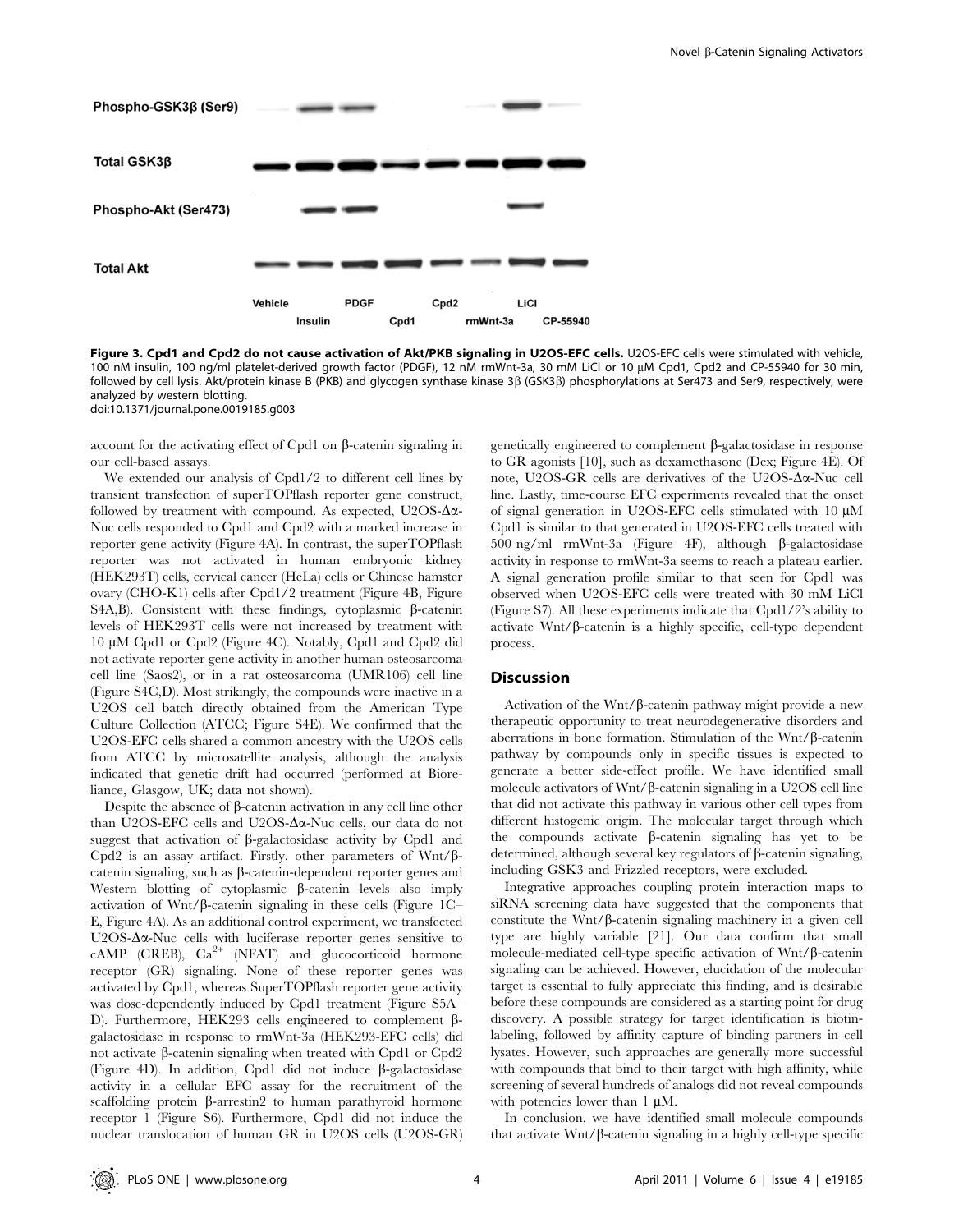

Figure 4. Cpd1 and Cpd2 do not activate Wnt/ß-catenin signaling in HEK293 cells. (A,B) U2OS- $\Delta\alpha$ -Nuc cells (parental to U2OS-EFC cells) (A) and HEK293T cells (B) transiently transfected with SuperTOPflash reporter gene construct were stimulated with 12 nM rmWnt-3a or 10 µM Cpd1, Cpd2 and CP-55940 for 5 hrs followed by measurement of luciferase activity. (C) HEK293T cells were stimulated with vehicle, 12 nM rmWnt-3a, 30 mM LiCl or 10 µM Cpd1, Cpd2 and CP-55940 for 3 hrs, followed by isolation of cytoplasmic protein fractions and probing of  $\beta$ -catenin and  $\beta$ -actin using western blotting. (D) U2OS-EFC cells and HEK293 cells genetically engineered to complement  $\beta$ -galactosidase upon nuclear translocation of  $\beta$ catenin (HEK293-EFC cells) were stimulated with increasing concentrations of Cpd1 and Cpd2 or 12 nM rmWnt-3a for 3 hrs, followed by measurement of  $\beta$ -galactosidase activity. (E) U2OS- $\Delta \alpha$ -Nuc cells stably transfected with a vector coding for  $\alpha$ -peptide-tagged human glucocorticoid receptor (U2OS-GR cells) were treated with increasing doses of dexamethasone (Dex; a GR agonist) or Cpd1 for 3 hrs before measurement of bqalactosidase activity. (F) U2OS-EFC cells were stimulated with 12 nM rmWnt-3a or 10 μM Cpd1 for several time points before measurement of βgalactosidase activity. doi:10.1371/journal.pone.0019185.g004

manner. Our data hold promise for the development of tissuespecific  $\beta$ -catenin signaling activators.

## Materials and Methods

#### Cell lines

HEK293T, U2OS, CHO-K1, LM-TK and HeLa cells were obtained from the American Type Culture Collection (ATCC) and cultured in DMEM F12 containing 10% fetal bovine serum

(FBS; Cambrex, Verviers, Belgium), 100 U/ml penicillin and 100 mg/ml streptomycin (Invitrogen, Breda, The Netherlands). U2OS-Δα-Nuc cells (DiscoveRx; Hannover, Germany) were maintained in the same medium, supplemented with  $150 \mu\text{g/ml}$ hygromycin (Invitrogen). U2OS-EFC, U2OS-GR and HEK293- EFC cells, the generation of which is described elsewhere [10], were cultured in DMEM F12 supplemented with 10% FBS, 100 U/ml penicillin, 100  $\mu$ g/ml streptomycin, 150  $\mu$ g/ml hygromycin and 500 µg/ml geneticin (Invitrogen).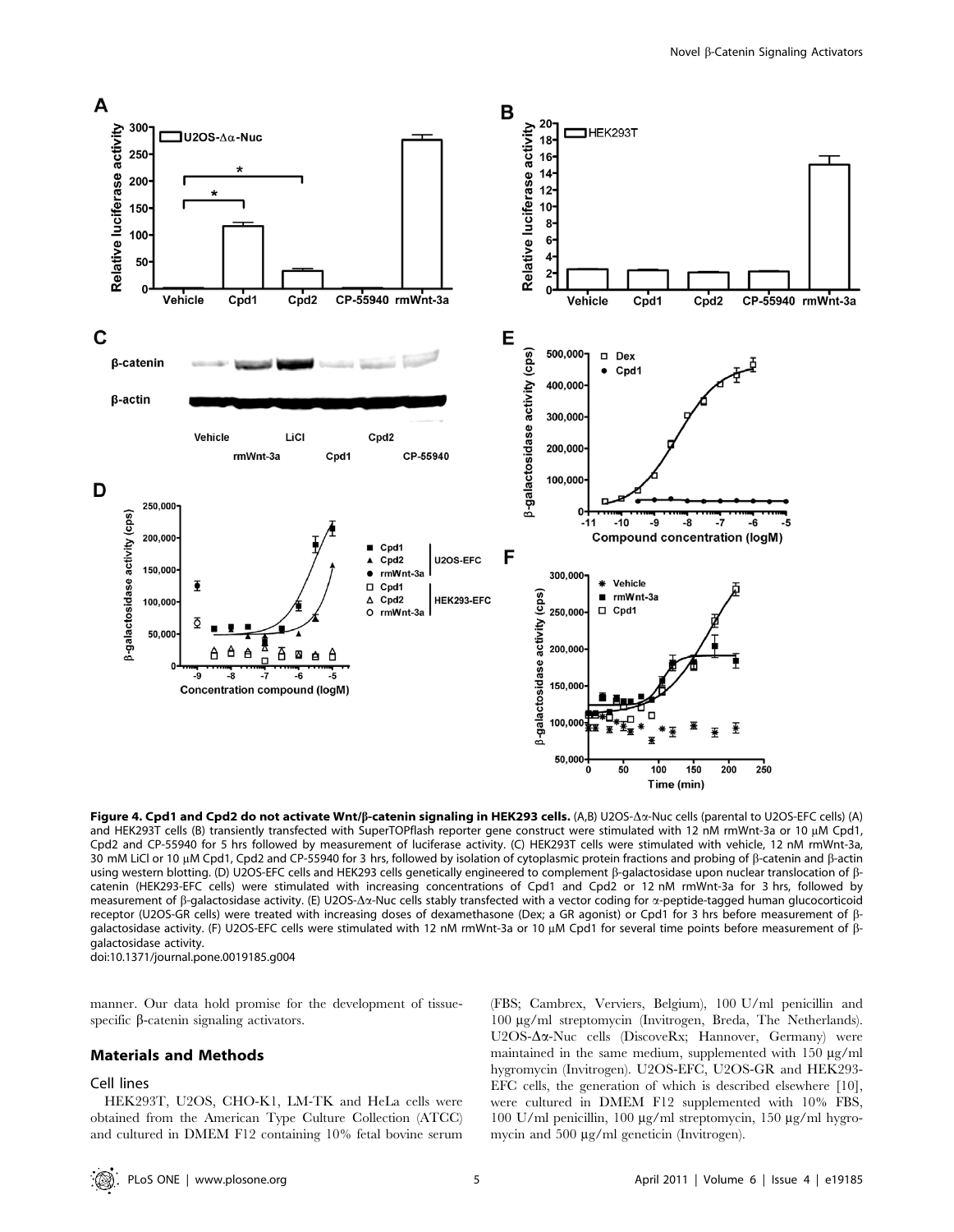# LMW compounds and recombinant proteins

Synthetic organic low-molecular weight (LMW) compounds were selected from the Merck Research Laboratories compound collection (Oss, The Netherlands) based on previously determined activity on various G protein-coupled receptor (GPCR) or protein kinase targets. Recombinant mouse Wnt-3a (rmWnt-3a), recombinant human Wnt inhibitory factor-1 (WIF1) and recombinant human Dickkopf-1 (rhDkk-1) were purchased from R&D Systems (Abingdon, U.K.). Platelet-derived growth factor (PDGF) was obtained from PeproTech (Rocky Hill, NJ).

#### b-Galactosidase fragment complementation assays

The b-catenin EFC assay was performed as described previously [10].

#### Reporter gene assays

Luciferase assays on transiently transfected cells were performed as described before [10]. The pTA-SuperTOPflash and pTA-SuperFOPflash reporter gene constructs were provided by Prof. dr. R.T Moon (University of Washington, WA, USA). p21xCREluc was obtained from the VU University (Amsterdam, The Netherlands). pTA-NFAT-luc was purchased from Clontech. pMMTV-luc and pNGV1-GR were provided by Hans van der Maaden (Merck Research Laboratories). For MMTV-luciferase reporter gene experiments, pMMTV-luc and pNGV1-GR were co-transfected in a 5:1 molar ratio.

#### Western blotting

Isolation of cytoplasmic fractions and total cell lysates, followed by western blotting, was described previously [10]. The following antibodies were used at the indicated dilutions: mouse anti-bcatenin: 1:2000 (BD Transduction Laboratories; Lexington, KY), mouse anti-b-actin: 1:5000 (Abcam; Cambridge, UK), rabbit-anti-Akt: 1:1000, rabbit anti-GSK3β: 1:1000, rabbit anti-phospho-Ser473 Akt: 1:1000, rabbit anti-phospho-Ser9 GSK3b: 1:1000, rabbit anti-LRP6: 1:1000 and rabbit anti-phospho-Ser1490 LRP6: 1:1000 (Cell Signaling Technology; Danvers, MA), anti-mouse-HRP conjugate: 1:2000 and anti-rabbit-HRP conjugate: 1:1000 (Promega; Leiden, The Netherlands).

#### qPCR analysis

Isolation of total mRNA and subsequent analysis of transcript levels by qPCR was performed as described previously [22].

# Data analysis

The concentration at which half-maximal activation of the cellular response was reached (EC<sub>50</sub> values) for rhDkk1 and rmWnt-3a dose response curves was calculated from the expected molecular mass of rhDkk-1 and rmWnt-3a (both 41 kDa) using Graphpad Prism 4.0 software. All data are represented as averages  $\pm$  standard error in the mean (SEM). Statistical significance of observed differences was determined using Student's t-test and indicated in the figures with asterisks  $(*)$ . P $< 0.05$  was regarded as statistically significant.

# Supporting Information

Figure S1 Cpd1 induces transcription of the  $\beta$ -cateninresponsive gene axin2 in U2OS- $\Delta a$ -Nuc cells. U2OS- $\Delta a$ -Nuc cells were treated with vehicle, 12 nM rmWnt-3a or 10  $\mu$ M Cpd1 for 8 hrs before analysis of axin2 mRNA levels relative to the expression of the housekeeping gene TATA box-binding protein (TAFII) by means of qPCR. Asterisk represent statistically significant differences  $(p<0.05)$ . (TIF)

Figure S2 Schematic representation of the mode of action of Cpd1 and Cpd2. A model of  $Wnt/\beta$ -catenin signaling, in which activation of Frizzled receptors by Wnt-3a leads to subsequent phosphorylation of LRP5/6, inhibition of GSK3, β-catenin accumulation, β-catenin nuclear translocation and b-catenin-dependent gene transcription. Cpd1 and Cpd2 activate Wnt/ $\beta$ -catenin signaling at the level of  $\beta$ -catenin accumulation.

(TIF)

Figure S3 Structural analogs of Cpd1 and Cpd2 activate Wnt/b-catenin signaling in U2OS-EFC cells. U2OS-EFC cells were treated for 3 hrs with 10 nM rmWnt-3a or 10  $\mu$ M of Cpd1-5, before measurement of  $\beta$ -galactosidase activity. (TIF)

Figure S4 Cpd1 and Cpd2 do not activate Wnt/ $\beta$ -catenin signaling in several commonly used cell lines from different origins. HeLa (A), CHO-k1 (B), Saos-2 (C), UMR106 (D) and U2OS cells derived from ATCC (E) were transiently transfected with TOPflash reporter gene construct and stimulated with 10  $\mu$ M Cpd1, Cpd2 or CP55940 or 12 nM rmWnt-3a for 5 hrs prior to measurement of luciferase activity. (TIF)

Figure S5 Cpd1 activates SuperTOPflash, but not CREB-, NFAT- and GR-dependent reporter gene activity in U2OS- $\Delta \alpha$ -Nuc cells. U2OS- $\Delta \alpha$ -Nuc cells were transiently transfected with vectors encoding luciferase under the transcriptional control of (A) b-catenin (SuperTOPflash), (B) CREB  $(21xCRE-luc)$ ,  $(C)$  NFAT/Ca<sup>2+</sup> (NFAT-luc) and  $(D)$  GR (MMTV-luc). Cells were stimulated with ascending concentrations of Cpd1 and reference agonists: (A) 10 nM rmWnt-3a, (B) 10  $\mu$ M isoproterenol, an agonist for endogenously expressed Gs-coupled  $\beta$ 2 adrenergic receptors, (C) a combination of 100 nM phorbol 12myristate 13-acetate (PMA) and 100 nM thapsigargin (Thaps), which activate protein kinase C and  $Ca^{2+}$ -signaling, respectively, and  $(D)$  1  $\mu$ M of the GR agonist dexamethasone (Dex). (TIF)

Figure S6 Cpd1 does not activate  $\beta$ -galactosidase activity in a CHO cell line genetically engineered to couple recruitment of the scaffolding protein  $\beta$ -arrestin2 to the human parathyroid hormone receptor 1 (hPTH1R). CHO-PTH1R cells were stimulated with increasing concentrations of Cpd1 or with 100 nM human PTH1-34 for 90 min, followed by measurement of  $\beta$ -galactosidase activity. (TIF)

Figure S7 The increase in  $\beta$ -galactosidase activity in U2OS-EFC cells following treatment with Cpd1 has a profile that is similar to that observed for U2OS-EFC cells treated with LiCl. U2OS-EFC cells were treated with  $10 \mu M$  Cpd1 or 30 mM LiCl for several time periods before measurement of  $\beta$ -galactosidase activity. (TIF)

# Acknowledgments

We acknowledge Prof. dr. Randall Moon for providing the SuperTOPflash and SuperFOPflash reporter gene constructs. Hans van der Maaden is acknowledged for providing pMMTV-luc and pNGV1-GR constructs. We thank Martine Prinsen, Quyen Tran, Ans van Dijk, Lonneke Voorneveld, Bridget Bulwer, Jody van Offenbeek, Ilse Pols-de Rooij, Vera de Kimpe and Wim Kop for technical assistance.